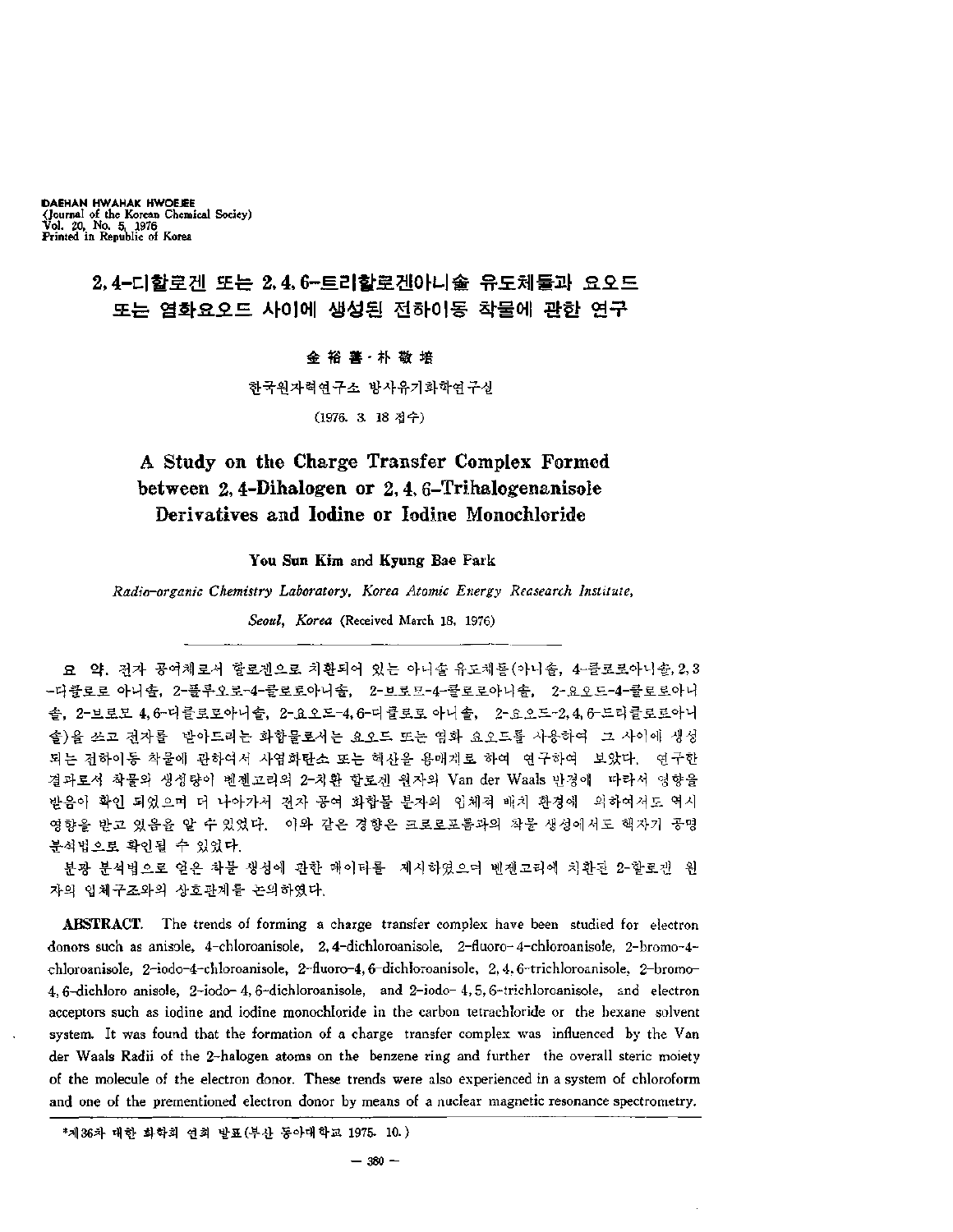The spectrophotometrical data on the formation of the charge transfer complex were presented and the results were discussed with views of the steric structure of the 2-halogen atom on the benzene ring.

# ——<br>서 론<br><sup>서 론</sup>

아니솔과 요오드 사이에 생성되는 착물은 그 자외선 분광스펙트럼에서  $\lambda_{\rm max}$  295 nm 및 345 nm을 나타내고 이 두 흡수대는 아니솔 벤젠고 리의  $\pi$ 전자에 의한  $\pi$ 형 착물과 -매톡시기의 산 소의  $n$ 전자에 의한  $n$ 형 착물에 유래되는 것으로 보고 되고 있다.<sup>1</sup> 그러나 아니솔의 벤젠고리에 치환된 치환기의 전자효과 또는 입체효과가 π착 물 생성 평형상수에 "미치는 영향에 관하여서는 깊이 연구된 없다. 다만, 티오 아니솔 유도 체의 경우 벤젠고리에 치환된 치환기의 영향으 로 분자내 황 원자의 전자밀도에 영향을 미쳐 그 #형 착물 생성 평형상수에 '차이를 보여줌이 보고되고 있다.2 저자들이 연구 개발한 방법으 로<sup>3</sup> 합성된 2,4-dihalogenoanisole 유도체 및 2, 4, 6-trihalogenoanisole 유도체들은 2- 위치에 F, Cl, Br, I, 등의 할로겐 원자가 각각 치환된 조를 가지고 있다. 벤젠고리 치환체에서는 일반 적으로 2- 치환 할로겐 원자는 인접된 메톡시기 에 대하여서는 그 산소 원자의 전자밀도를 감소 시키는 영향을 줄 수 있으며 벤젠고리에 대하 여서는 그 π 전자 밀도를 감소시키는 효과가 있 것으로 알려져 있다4. 한편 위의 유도체들은 4- 위치 또는 4,6- 위치가 염소 원자로 치환되 어 있어 벤젠고리 주변이 입체적으로 비좁은 상 태에 놓여 있으므로 <sup>2</sup>-할로 원자의 입체적 크기는 고리전체의 입체적인 환경을 변화시키는 데 큰 영향을 미치게 될 것이 예견된다. -종래 문허에 의하면5 벤젠 치환체의 전하이동 착물의 생성 평형상수를 고리의 치환기의 특성(전자효 과, 입체방해효과 등)과 상호 연관시켜 검토하 여 착물 생성에 치환기가 그 전자효과 또는 입체 방해효과에 의하여 여러모로 영향을 "미치고 있 음이 보고되고 있으나 아니솔 계통에 관한 보고 논 앞서 언급한 바와 같이 알려져 있지 못하다. 따라서 위의 아니솔 유도체들의 전하이동 착물

(n형 또는 π형)의 생성 평형상수를 상호 비교검 토함은 의의가 있으며 결과로서 아니솔 반응 계 내에서의 '벤젠고리 2-치환기의 영향을 이해 하는데 크게도움을 주는 새로운 지견을 얻을 있을 것이 기대 되었다. 더 나아가서는 이 반응 계의 친전자 치환 반응을 검토하는 과정에서 2- 치환기의 영향을 고찰하는데 있어서도 간접적이 지만 유용한 자료를 제공할 있을 것이 기대 되었다. 착물 생성 평형상수의 결정법에는 여러 가지 실험방법이 알려져 있으나 중에서 간편 한 Bensei 박사 등의 방법<sup>6</sup>을 택하고 저자의 그전 연구<sup>7</sup>에서 사용한 실험방법에 따라서 연구를<br>행 시키고자 하였다.<br>실 <mark>철</mark> 행 시키고자 하였다.

#### **(1) Charge Transfer Complex** 생성능 검토

Beckman Du-2 Spectrophotometer을 사용하여 서 종전에 연구된 방법<sup>4</sup>에 따라서 2,4-dihalogenated anisole  $\frac{11}{2}$ , 2, 4, 6-trihalogenated anisole과 iodine 또는 iodine monochloride 사이의 charge transfer complex 형성능을 사염화탄소 또는 n-hexane 용매를 사용하여 검토하였다. 검사 파 장영역을 정하는데 있어서 전파장영역 (visible and UV range)  $(200 \sim 800 \text{ nm})$ 의 spectrum을 얻은 다음 착물의 형성이 명확한 영역내(<sup>220</sup>〜 340 nm)를 택하였다.

모든 경우에 있어서 이 파장 영역 이외에서는 착물화합물로 추정되는 흡광을 확인 할수 없었 다.

#### **(2)** 착물 형성상의 계산

위와 같이 취한 각각의 spectrum의 흡광도를 촉정하고 Bensei세<sup>3</sup>의 방법에 따라서 생성된 착 물의 성상수를 산하였다. 결과는 *Table* 1〜4에 표시되어 있다. 이렇게 계산된 상수를 2-치환 할로겐 원자의 Van der Waals Radii와 상 관시켜 도시하여 본 결과 Fig. 1~4에 보여주듯이 직선 관계를 얻을 있었다.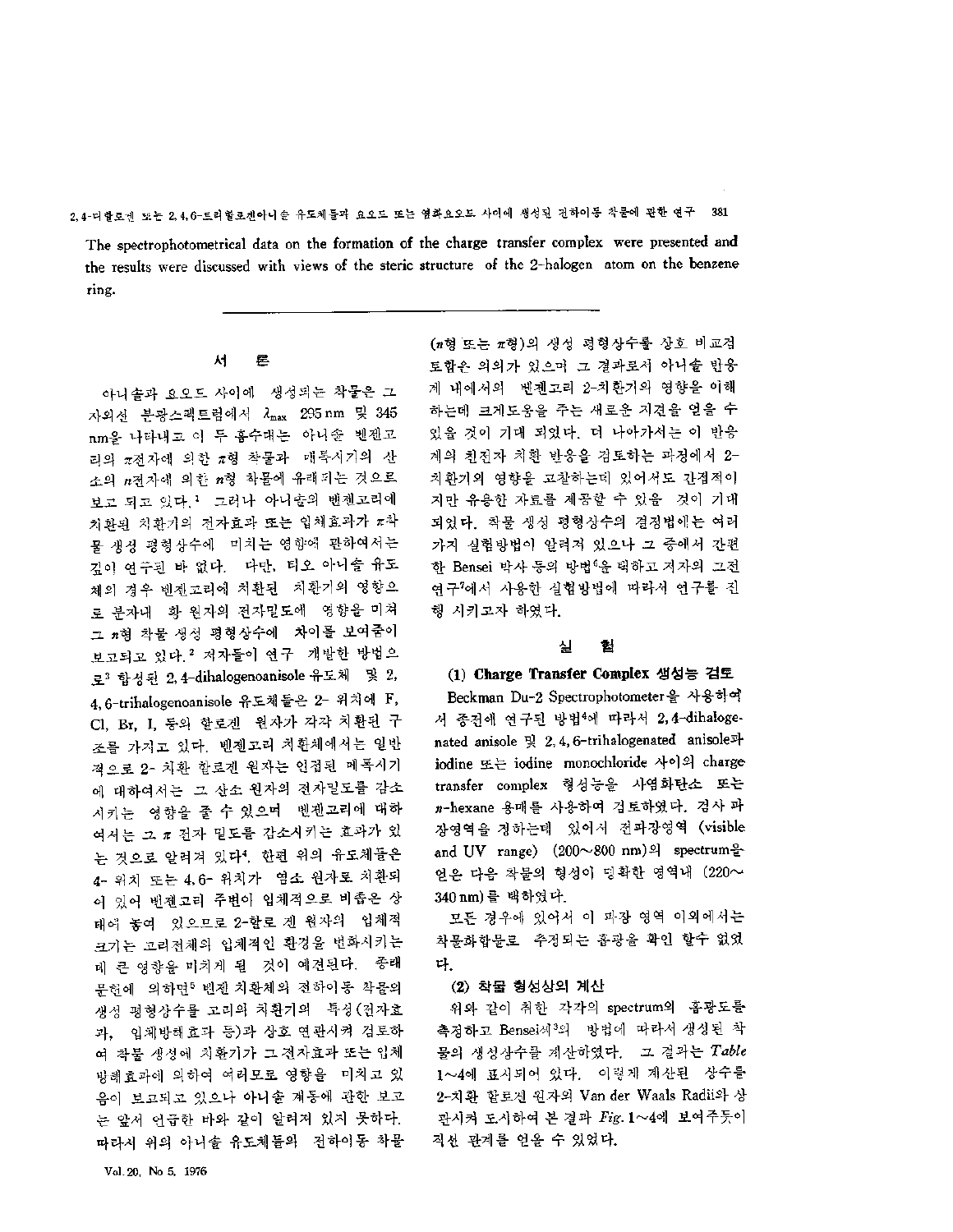#### 金裕善·朴敬培

Table 1. The formation of a charge transfer complex between P olyhalogen substituted anisole derivatives and iodine in CCl4 solvent.

| Type of compound        | $\lambda_{\max}$ (nm)                     | $**K\cdot e_{\epsilon}\times 10^2$ | $\substack{e_t^* \text{ }\\ \text{mole})\times 10^3}$ | $K \times 10^{-2}$<br>(l/mol)               | Remarks                  |
|-------------------------|-------------------------------------------|------------------------------------|-------------------------------------------------------|---------------------------------------------|--------------------------|
| $H_3CO$                 | $\begin{array}{c} 320 \\ 340 \end{array}$ | 12.20<br>14.70                     | 5.89<br>5.16                                          | 20.7<br>28.4                                |                          |
| $H_3CO$<br>Cl           | 320<br>340                                | $\frac{5.28}{5.51}$                | $\frac{2.63}{2.98}$                                   | $\begin{array}{c} 20.6 \\ 16.3 \end{array}$ |                          |
| F                       |                                           |                                    |                                                       |                                             |                          |
| $H_3CO$<br>CI.<br>C1    | 320                                       | 3.57                               | 4.51                                                  | 8.3                                         |                          |
| H <sub>3</sub> CO<br>Cl | 326                                       | 4.18                               | 9.35                                                  | 4.5                                         |                          |
| $\mathbf{B}_\mathbf{I}$ |                                           |                                    |                                                       |                                             |                          |
| $H_3CO$<br>Cl           | 326                                       | 6.60                               | 3.79                                                  | 1, 7                                        |                          |
|                         |                                           |                                    |                                                       |                                             |                          |
| $H_3CO$<br>Cl           | 342                                       | 24.00                              | 4.35                                                  | 52.0                                        |                          |
| $\mathbf{F}$<br>$H_3CO$ | 320                                       | 2.40                               | 3.79                                                  | 6.3                                         |                          |
| <b>CI</b>               |                                           |                                    |                                                       |                                             |                          |
| C1                      |                                           |                                    |                                                       |                                             |                          |
| $H_3CO$<br>CI           | 318                                       | 1.94                               | 3.49                                                  | 0.6                                         |                          |
| Cl<br>Br                |                                           |                                    |                                                       |                                             |                          |
| $H_3CO$<br>ĊĬ           | 320                                       |                                    |                                                       |                                             | $\delta D$ is almost ne- |
| C1                      |                                           |                                    |                                                       |                                             | gligible                 |
| I                       |                                           |                                    |                                                       |                                             |                          |
| $H_3CO$<br>Cl           | 340                                       | 9.14                               | 5.35                                                  | 17.4                                        |                          |
| C1                      |                                           |                                    |                                                       |                                             |                          |
| H <sub>3</sub> CO<br>a  | 320                                       | none                               |                                                       | ц.                                          |                          |
| Cl                      | 340                                       |                                    |                                                       |                                             |                          |

\*Extinction coefficient of the complex, \*\*Equilibrium constant of the formation of the complex at. 20 °C;<br>\*\*\*K· $e_c = \frac{\partial D}{(A^0)(B^0)}$   $\partial D = D - (A^0)e_a - (B^0)e_b$  where  $(A^0)$  and  $(B^0)$  denote the molar concentration of electron

<span id="page-2-0"></span>(3) 클로로포름 흔합물의 NMR 분광검사 Anisole 또는 halogen 치환 아니슬 화합물과 클

로로포름의 분자비 1:1 (mole/mole) 혼합물을 사염화탄소 용매 내에서 만들어 TMS를 표준으

Journal of the Korean Chemical Society

382

l,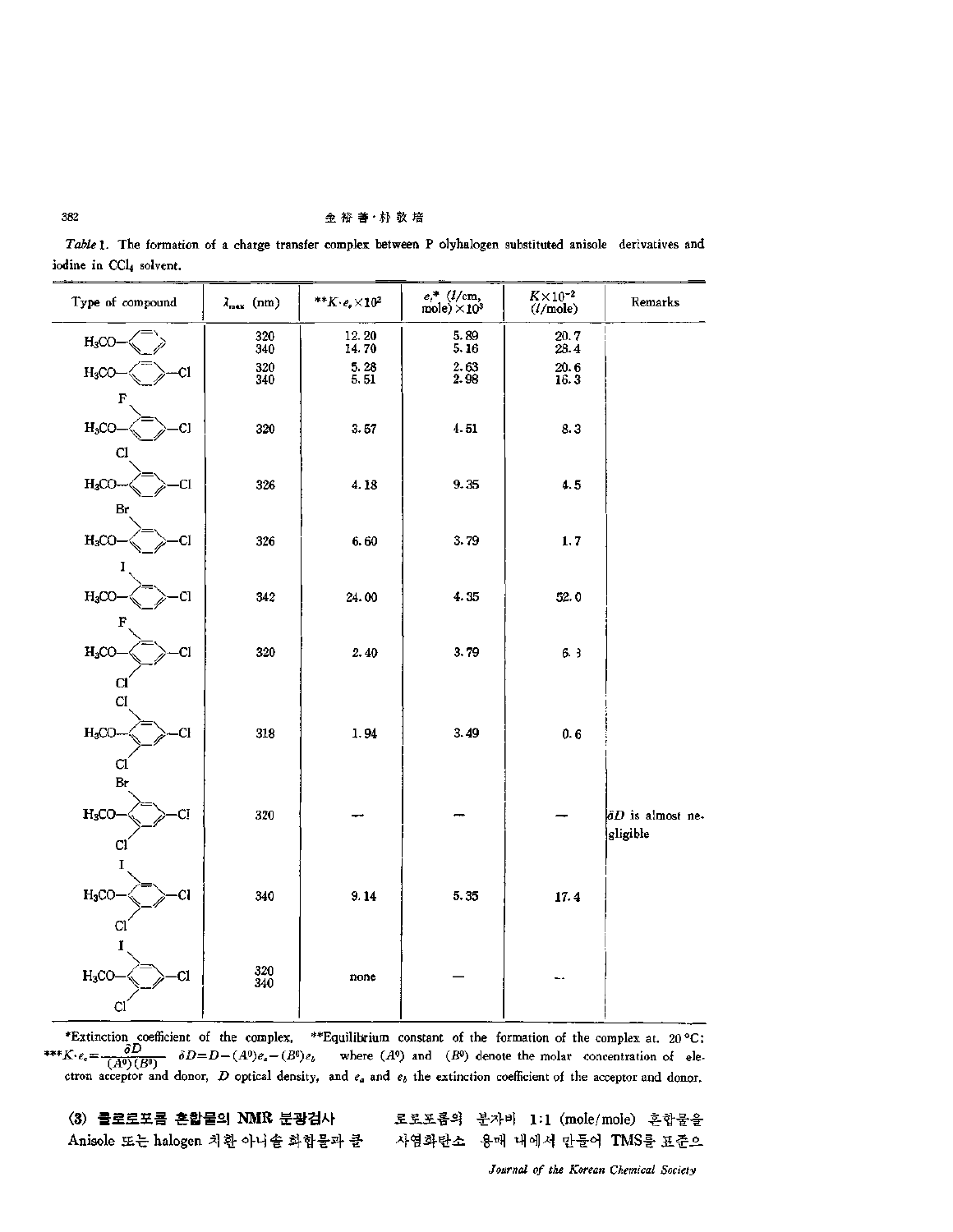| Table 2. The formation of charge transfer complex between polyhalogen substituted anisole derivatives and |  |  |
|-----------------------------------------------------------------------------------------------------------|--|--|
| iodine in hexane solvent.                                                                                 |  |  |

| Type of compound    | $\lambda_{\text{max}}$ (nm) | $K\!\cdot\!e_{\epsilon}\!\times\!10^{2\!\ast\!*\!*}$ | $\epsilon_{\rm c}~(l/{\rm mole}, \nonumber \ {\rm cm}{\times}10^{3*}$ | $K \times 10^{-2}$<br>( <i>l</i> /mole)** | Remarks                     |
|---------------------|-----------------------------|------------------------------------------------------|-----------------------------------------------------------------------|-------------------------------------------|-----------------------------|
| $H_3CO$             | $\frac{320}{340}$           | 15.40<br>19.30                                       | 4.54<br>3.97                                                          | 34.0<br>48.6                              |                             |
| $H_3CO$<br>Cl       | 320<br>344                  | $\begin{array}{c} 7.73 \\ 7.32 \end{array}$          | 3.49<br>3.22                                                          | 22.7<br>24.1                              |                             |
| F                   |                             |                                                      |                                                                       |                                           |                             |
| $H_3CO$<br>C.       | 320                         | 4.96                                                 | 1.88                                                                  | 24.9                                      |                             |
| Cl                  |                             |                                                      |                                                                       |                                           |                             |
| $H_3CO$<br>C1<br>Br | 326                         | 5.08                                                 | 2.08                                                                  | 24.4                                      |                             |
| $H_3CO$<br>CI       | 326                         | 8.21                                                 | 4.59                                                                  | 18.0                                      |                             |
|                     |                             |                                                      |                                                                       |                                           |                             |
| $H_3CO$<br>-Cl      | 340                         | 30.60                                                | 4.51                                                                  | 67.8                                      |                             |
| F                   |                             |                                                      |                                                                       |                                           |                             |
| $H_3CO$<br>CI       | 320                         | 3.71                                                 | 1.59                                                                  | 23.3                                      |                             |
| CI<br>C1            |                             |                                                      |                                                                       |                                           |                             |
| $H_3CO-$<br>Cl      |                             |                                                      |                                                                       |                                           |                             |
| CÍ                  |                             |                                                      |                                                                       |                                           | Insoluble in the<br>solvent |
| Br                  |                             |                                                      |                                                                       |                                           |                             |
| $H_3CO$<br>Cl       |                             |                                                      |                                                                       |                                           | Insoluble in the            |
| Cl                  |                             |                                                      |                                                                       |                                           | solvent                     |
|                     |                             |                                                      |                                                                       |                                           |                             |
| $H_3CO$<br>C1       | 340                         | 8.33                                                 | 17.90                                                                 | 46.6                                      |                             |
| $\mathbf{C}$        |                             |                                                      |                                                                       |                                           |                             |
| $H_3CC$             | 340<br>320                  | none                                                 |                                                                       |                                           |                             |
| Cl<br>(CI)          |                             |                                                      |                                                                       |                                           |                             |

\*Extinction coefficient of the complex: \*\*Equilibrium constant of the formation of the complex at 20°C \*\*\*see *Table* 1.

로 삼아 그 NMR spectrum을 취하였다. 혼합물 중의 클로로포름의 proton signal을 조사하고 이 물중의 chloroform proton의 *4t* 값을 계산<mark>한다.</mark> *t* 값을 한다. 클로로포름만의 proton *t* 값을

따로이 정하고 이 값을 표준으로 하여 각 혼합 결과는 *Table* 5 에 요악되어 있다.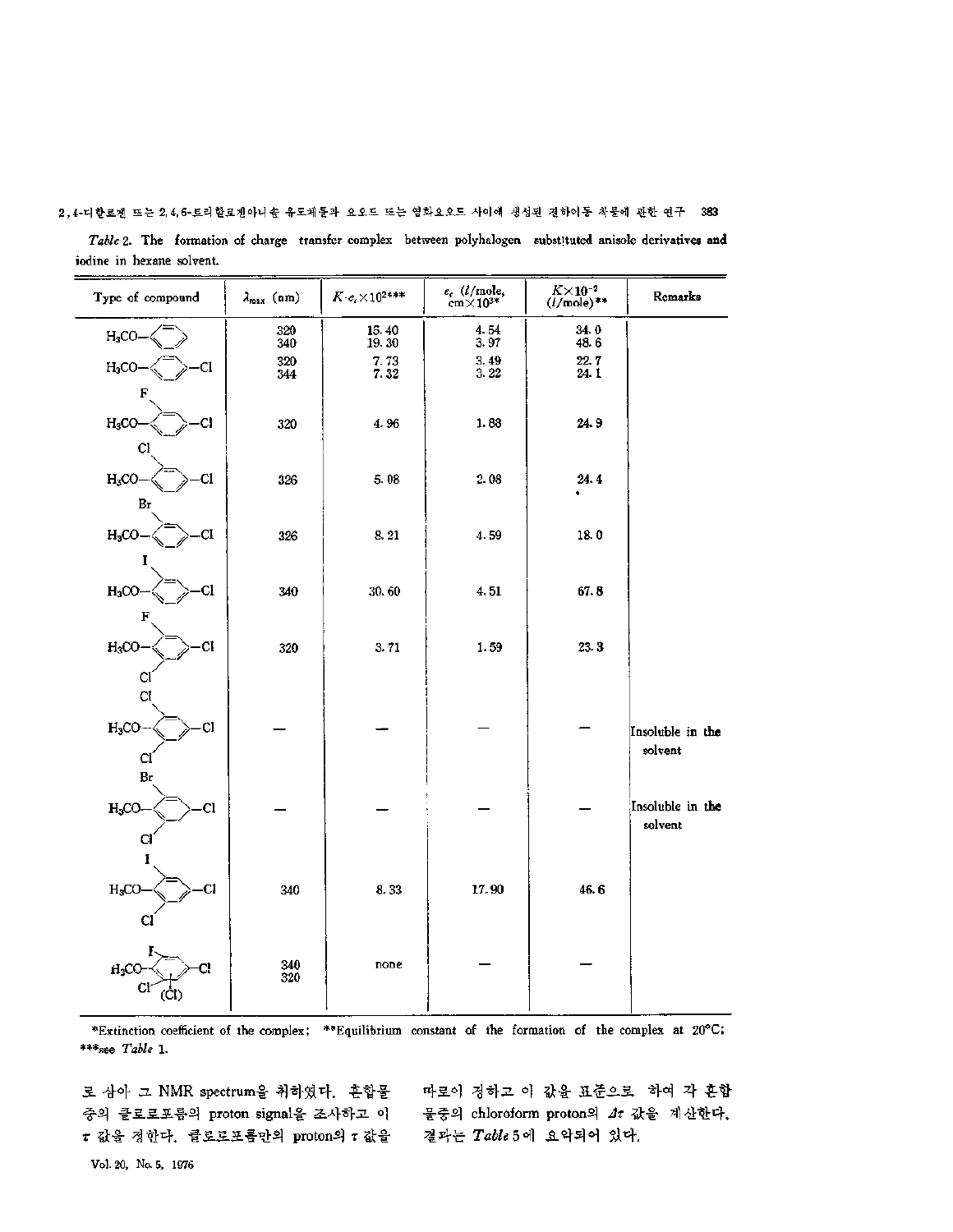#### 金裕善·朴敬培

Table 3. The formation of a charge transfer complex between polyhalogen substituted anisole deriratives and iodine monochloride in CCl4 solvent.

| Type of compound                        | $\lambda_{\text{max}}$ (nm) | $K \cdot \epsilon_c \ \times 10^{2***}$     | $e_c~(l/{\rm cm},$ mole) $\times 10^{2*}$ | $K$ ( <i>l</i> /mole)**                             | Remarke                           |
|-----------------------------------------|-----------------------------|---------------------------------------------|-------------------------------------------|-----------------------------------------------------|-----------------------------------|
| $H_3CO$                                 | 320<br>340                  | 11.90<br>11.50                              | (9.20)<br>(6.70)                          | $\begin{array}{c} (1,30) \\ (1,70) \end{array}$     |                                   |
| CI.<br>H <sub>3</sub> CO                | 322<br>340                  | $\begin{array}{c} 5.69 \\ 4.74 \end{array}$ | $\frac{9.59}{7.33}$                       | $\begin{smallmatrix} 0.71\\ 0.75 \end{smallmatrix}$ |                                   |
| F                                       |                             |                                             |                                           |                                                     |                                   |
| <b>CI</b><br>$H_3CO$<br>CI              | 320                         | 4.95                                        | 3.53                                      | 1.36                                                |                                   |
| <b>CI</b><br>$H_3CO$                    | 326                         | 3.75                                        | 3.32                                      | 1.10                                                |                                   |
| Br                                      |                             |                                             |                                           |                                                     |                                   |
| $H_3CO$<br>Cl                           | 324                         | 8.64                                        | 8.69                                      | 0.96                                                |                                   |
| Ī                                       |                             |                                             |                                           |                                                     |                                   |
| H <sub>3</sub> CO<br>CI.<br>$\mathbf F$ | 340                         | 2.59                                        | 17.00                                     | 1.93                                                |                                   |
| Cl<br>$H_3CO$                           |                             |                                             |                                           |                                                     | Form a precipitate.               |
| C                                       |                             |                                             |                                           |                                                     | when two rea-<br>gents were mixed |
| C1                                      |                             |                                             |                                           |                                                     |                                   |
| C1<br>$H_3CO$                           | 322                         | 2.27                                        | 2.28                                      | 1.00                                                |                                   |
| C<br>Br                                 |                             |                                             |                                           |                                                     |                                   |
| $H_3CO$<br>Cl                           | 320                         |                                             |                                           |                                                     |                                   |
| Cl                                      |                             |                                             |                                           |                                                     |                                   |
| $H_3CO$<br>Cl                           | 338                         | 2.71                                        | 4.02                                      | 0.69                                                |                                   |
| c                                       |                             |                                             |                                           |                                                     |                                   |
|                                         |                             |                                             |                                           |                                                     |                                   |
| $H_3CC$                                 | 320<br>340                  | none                                        |                                           |                                                     | $n = 1$ or 2                      |
|                                         |                             |                                             | ÷                                         |                                                     |                                   |

<span id="page-4-0"></span>\*Extinction coefficient of the complex; \*\*Equilibrium constant of the formation of the complex at 20°C; \*\*\* see Table 1.

결과 및 토의

oroanisole과 요오드, 또는 영화 요오드 사이에 생성되는 착물의 자외선 스펙트라는 각각, 300. ~340 nm 영역에서 최대 흡수 피이크를 나타내

Table 1~4에 보여 주드시 아니솔 또는 4-chl-

Journal of the Korean Chemical Society

384

 $\overline{\phantom{0}}$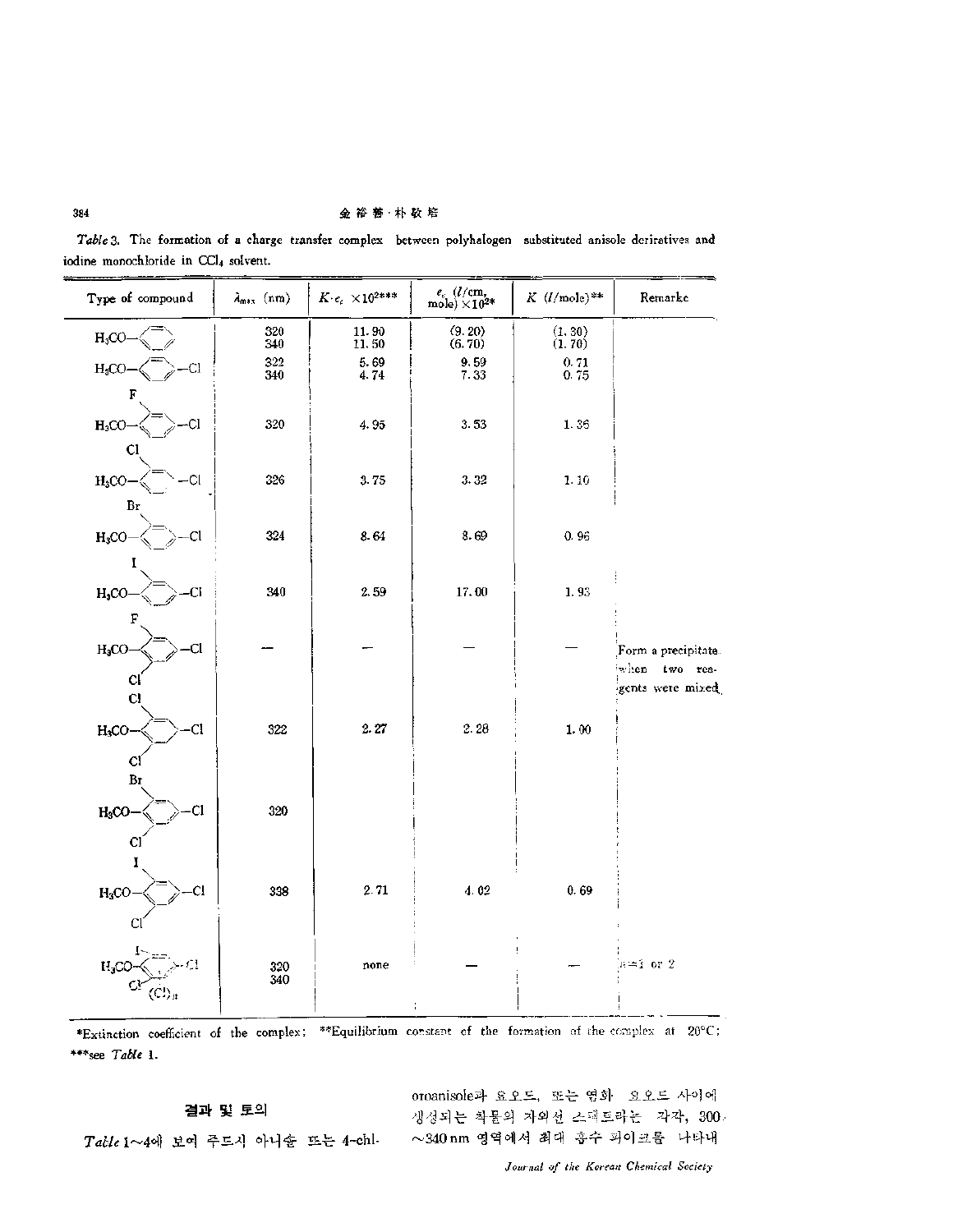**2,4**-디할로젠 또는 **2,3,6**-트기할르겐아니슽 은도체들과 요오드 또는 염화요오드 사이에 생성된 전하이동 착몰애 관한 연고 **385**

| Table 4. The formation of a charge transfer complex between polyhalogen substituted anisole derivatives and |  |
|-------------------------------------------------------------------------------------------------------------|--|
| iodine monochloride in hexane solvent.                                                                      |  |

| Type of compound     | $\lambda_{\max}$ (nm)                     | $Ke_{\epsilon}\times10^{2\ast\ast\ast}$       | $e_c~(l/\mathrm{mole},\mathrm{cm})\times10^{2\%}$ | $K$ ( <i>l</i> /mole)**                     | Remarks          |
|----------------------|-------------------------------------------|-----------------------------------------------|---------------------------------------------------|---------------------------------------------|------------------|
| $H_3CO$              | $\frac{320}{340}$                         | $\begin{array}{c} 26.30 \\ 18.50 \end{array}$ | $\frac{9.24}{6.67}$                               | $\begin{array}{c} 2.85 \\ 2.68 \end{array}$ |                  |
| -CI<br>$H_3CO$       |                                           | ---                                           |                                                   |                                             |                  |
| F                    |                                           | $\epsilon$                                    |                                                   |                                             |                  |
| ĊÍ<br>$H_3CO$        | 320                                       | 3.41                                          | 3.53                                              | 0.96                                        |                  |
| C1                   |                                           |                                               |                                                   |                                             |                  |
| -Cl<br>$H_3CO$       | 326                                       | 3.64                                          | 9.02                                              | 0.43                                        |                  |
| Br                   |                                           |                                               |                                                   |                                             |                  |
| Cl.<br>$H_3CO$       | 326                                       | 1.12                                          | (8.96)                                            | (0.13)                                      |                  |
|                      |                                           |                                               |                                                   |                                             |                  |
| $H_3CO$<br>Cl        | 340                                       | 20.80                                         | 11.30                                             | 1.17                                        |                  |
| F                    |                                           |                                               |                                                   |                                             |                  |
| $H_3CO$<br><b>CI</b> | 322                                       | 0.98                                          | $3.\,\,92$                                        | 0.23<br>÷                                   |                  |
| CI<br>C <sub>1</sub> |                                           |                                               |                                                   |                                             |                  |
| $H_3CO$<br>C1        |                                           |                                               |                                                   |                                             | Insoluble in the |
| Сl                   |                                           |                                               |                                                   |                                             | solvent          |
|                      |                                           |                                               |                                                   |                                             |                  |
| $H_3CO$<br>СI        |                                           |                                               |                                                   |                                             |                  |
| CI                   |                                           |                                               |                                                   |                                             |                  |
|                      |                                           |                                               |                                                   |                                             |                  |
| $H_3CO$              | 340                                       | 8.75                                          | 8.55                                              | $1.01\,$                                    |                  |
|                      |                                           |                                               |                                                   |                                             |                  |
| $H_3CC$              |                                           |                                               |                                                   |                                             |                  |
| Cl<br>(CI),          | $\begin{array}{c} 320 \\ 340 \end{array}$ | none                                          |                                                   |                                             | $n=1$ or 2       |
|                      |                                           |                                               |                                                   |                                             |                  |

<span id="page-5-0"></span>\*Extinction coefficient of the complex; \*\*Equilibrium constant of the formation of the complex at 20°C; \*\*\*see *Table* 1.

오나 2,4-dihalogeno *또는* 2,4,6-trihalogenoanisole 유도체들에서는 320 nm에서 최대 흡 광을 보여 주었을 뿐 340 nm 이상에서는 흡광이

현저하지 못하였고 다만 <sup>2</sup>-iodo 유도체들 에서는 320 nm 영역에서는 흡광도가 현저하지 않고 340 nm에서 가장 흡광도를 보여 주었다. 이들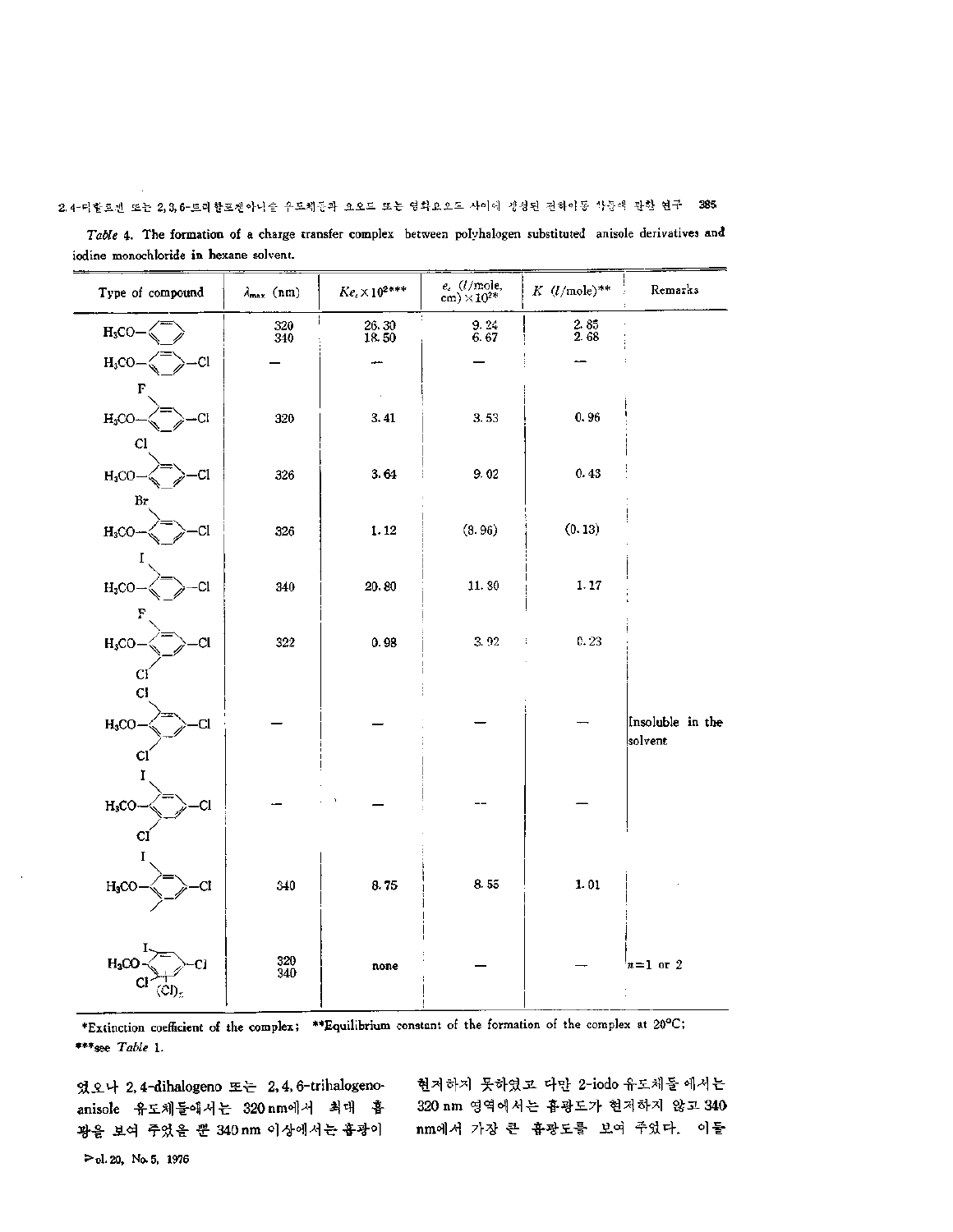**386** 金裕善•朴敬培

*Table* 5. The chemical shift of proton signal on the NMR spectrum of the mixture\* of chloroform and anisole derivatives in carbon tetrachloride solvent (TMS standard. 60Mcps, JEOL).

| Type of anisoles       | $\sigma$ Value of the proton<br>of CHCl <sub>3</sub> in the mixture* | Shift of $\tau$ value of the<br>proton signal of CHCl <sub>3</sub> ** | Remarks                                         |
|------------------------|----------------------------------------------------------------------|-----------------------------------------------------------------------|-------------------------------------------------|
|                        | 3.58 ppm                                                             | 0.78 ppm                                                              |                                                 |
| OCH <sub>3</sub>       | 3.88                                                                 | 1.08                                                                  |                                                 |
| $OCH_3$<br>C.          | 3.68                                                                 | 0.88                                                                  |                                                 |
| OCH <sub>3</sub><br>C. | 2.83                                                                 | 0.03                                                                  |                                                 |
|                        |                                                                      |                                                                       |                                                 |
| $- OCH3$<br>а          | 2.78                                                                 | 0.02                                                                  |                                                 |
| Cl<br>-OCH<br>Cl       | 2.80                                                                 | 0                                                                     |                                                 |
| Вr                     |                                                                      |                                                                       |                                                 |
| OCH <sub>3</sub>       | 2.83                                                                 | 0.03                                                                  |                                                 |
|                        |                                                                      |                                                                       |                                                 |
|                        |                                                                      |                                                                       |                                                 |
| OCH <sub>3</sub><br>Cl | $2.80\,$                                                             | $\pmb{0}$                                                             |                                                 |
|                        |                                                                      |                                                                       |                                                 |
| OCH <sub>3</sub><br>C. | 2.77(3.28)                                                           | $-0.03$                                                               | A small signal was<br>appeared at $\tau = 3.28$ |
|                        |                                                                      |                                                                       |                                                 |
|                        |                                                                      |                                                                       |                                                 |
| OCH <sub>3</sub><br>CI | 2.87                                                                 | 0.07                                                                  |                                                 |
| СI                     |                                                                      |                                                                       |                                                 |

\*The 1 : 1 mixture(mole/mole) of chloroform and anisole derivatives; \*\*Proton signal of CHCl3 is at  $\tau = 2.80$ .

흡광도를 Bensei씨법<sup>6</sup>에 따라서 계산하여 그 K·ec 값을 구하고, 전자 공여체의 분자농도와 홉광도 의 증가 사이의 관계를 도시하여 $^7$  그  $e_c$  값을 정 하고 K값을 아울러 산출한 결과가 Table 1~4 에 표시되어 있다. 위의 도시에 Milliken 박 <sup>7</sup>등의 해석을 가해 결과 320, 340nm에서 보여 주는 최대 흡광은 각각전하 이동 착물의 성에 유래된 것 임을 확인할 수 있었다.

이상의 결과를 종합하여 보면 anisole <sup>4</sup>-

chloroanisole의 경우에는  $\pi$ 형 (320 nm) 및  $n$ 형 (340 nm)의 착물 생성이 확연하지만 2,4-dihalogen, 2, 4, 6-trihalogen 유도체 들에 *花형* 생성이 현저하고 刀형 착물 생성은 미약함을 보여주고 있다. 그러나 <sup>2</sup>-iodo 유도체에서는 *<sup>n</sup>* 형이 현저할 뿐  $\pi$ 형 착물의 생성은 미약함이 관찰되고 있다. 생성 평형 정수를 보면 요오드 경우 벤젠고리의 치환된 할로겐 원자의 종류 에 따라서 4-Cl>2-F>2-Cl>2-Br의 순서로 중

*Journal of the Korean Chemical Society*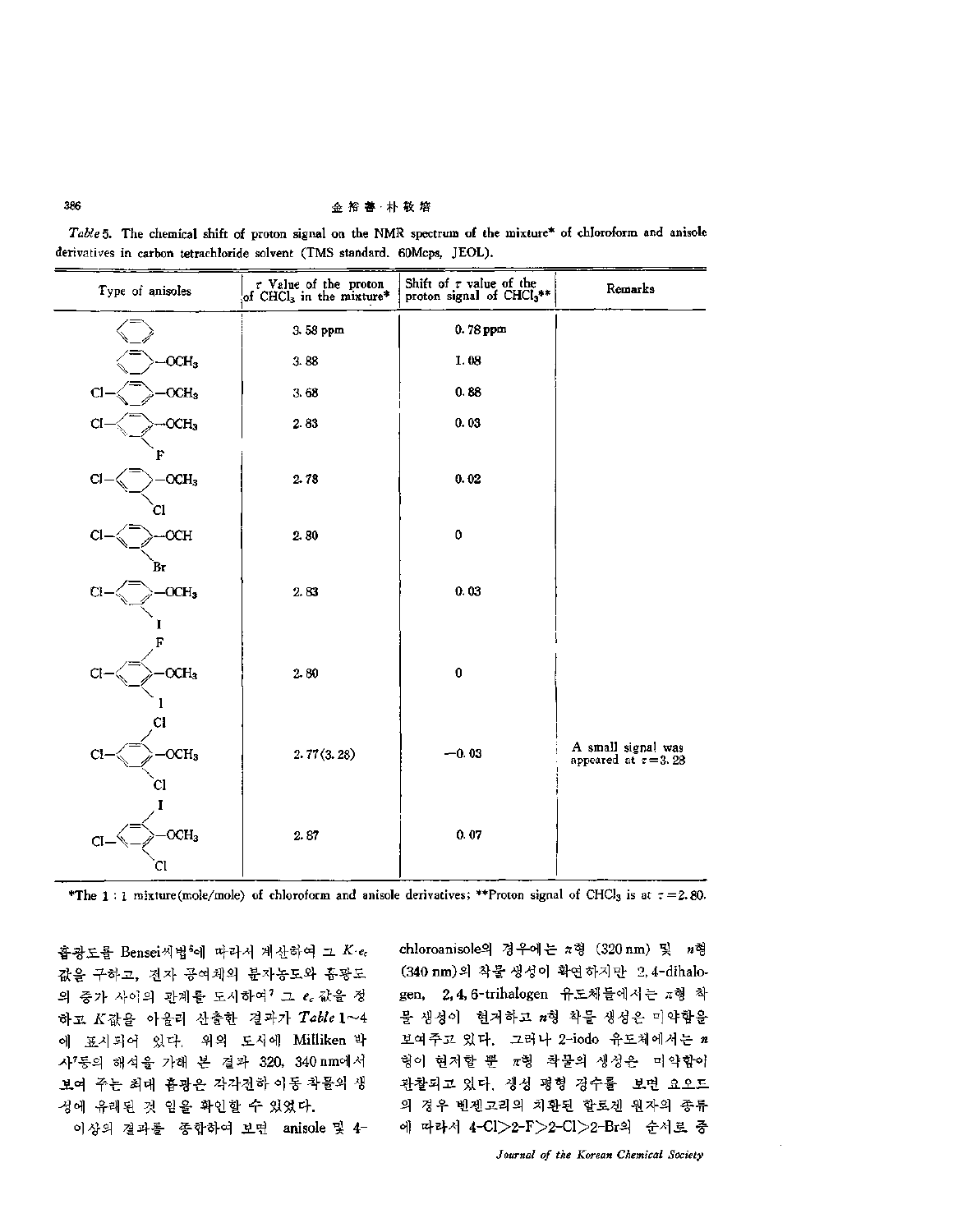





가되어 있고 염화 요오드의 경우는 이 보다는 차이가 크지 못하지만 역시 4-Cl>2-F>2-Cl> 2-Br의 순서로 증가된다. 용매에 있어서는 요 오드의 경우 착물 생성 평형상수가 사염화탄소 <n-hexane의 순서로 되어 있으나 염화 요오 드의 경우에는 용매 간에 큰 차이가 보이지 않 고있다. 2, 3, 6-trihalogenoanisole 유도체들의 이 용매계에 대한 용해도가 크지 못하여 공여 시료를 전부 측정하지는 못하였으나 측정된 료를 대상으로 상호 비교하여 본다면 같은 종류 <sup>2</sup>-할로겐 치환 유도체에 있어서 2,4-dihalogenoanisole은 2, 4, 6, -trihalogenoanisole 의 경우 보다도 일반적으로 높은 생성 평형 상수 값 (K) 보여주고 있다. 이러한 경향은 如형 착물생 성이 현저한 2-요오도 유도체의 경우에서도 관찰





*Fig. 2.* Formation constant of a complex *vs.* Van der Waals Raddii of 2~substituted halogen atom in a system of Iodine and halogen compound in hexane solvent.

\*
$$
c1 - \left\langle \frac{1}{\sqrt{2}} \right\rangle - OCH_3 \quad (X = F, Cl, Br \text{ and } I),
$$
  

되었다. 일반적으로 할로겐 원자는 유발효과 에 의하여 (F>Cl>Br>I의 순서로 증가) 벤젠 고리의 전자 밀도를 감소시킴이 알려져 있는 반면에 그 원자의 입체적인 크기에 따르는 방해 효과는 벤젠고리 치환체에서는 그리 현저하지 못하며4 알려져 있지 못하다.

따라서 위의 실험 결과는 벤젠고리의 充착물 생성 경향이 그 고리의 전자 밀도에 따라서 중 가 된다는 종래의 실험결과8와 상반되는 것이다. 그러나 <sup>2</sup>-할로겐 원자의 입체 방해효과가 다면 입체적인 방해효과가 큰 치환기 (예 메틸 기)에 의하여서 착물 생성이 저하 된다는 과거의 실험 결과와는8 일치되는 결과라고 할 수 있다.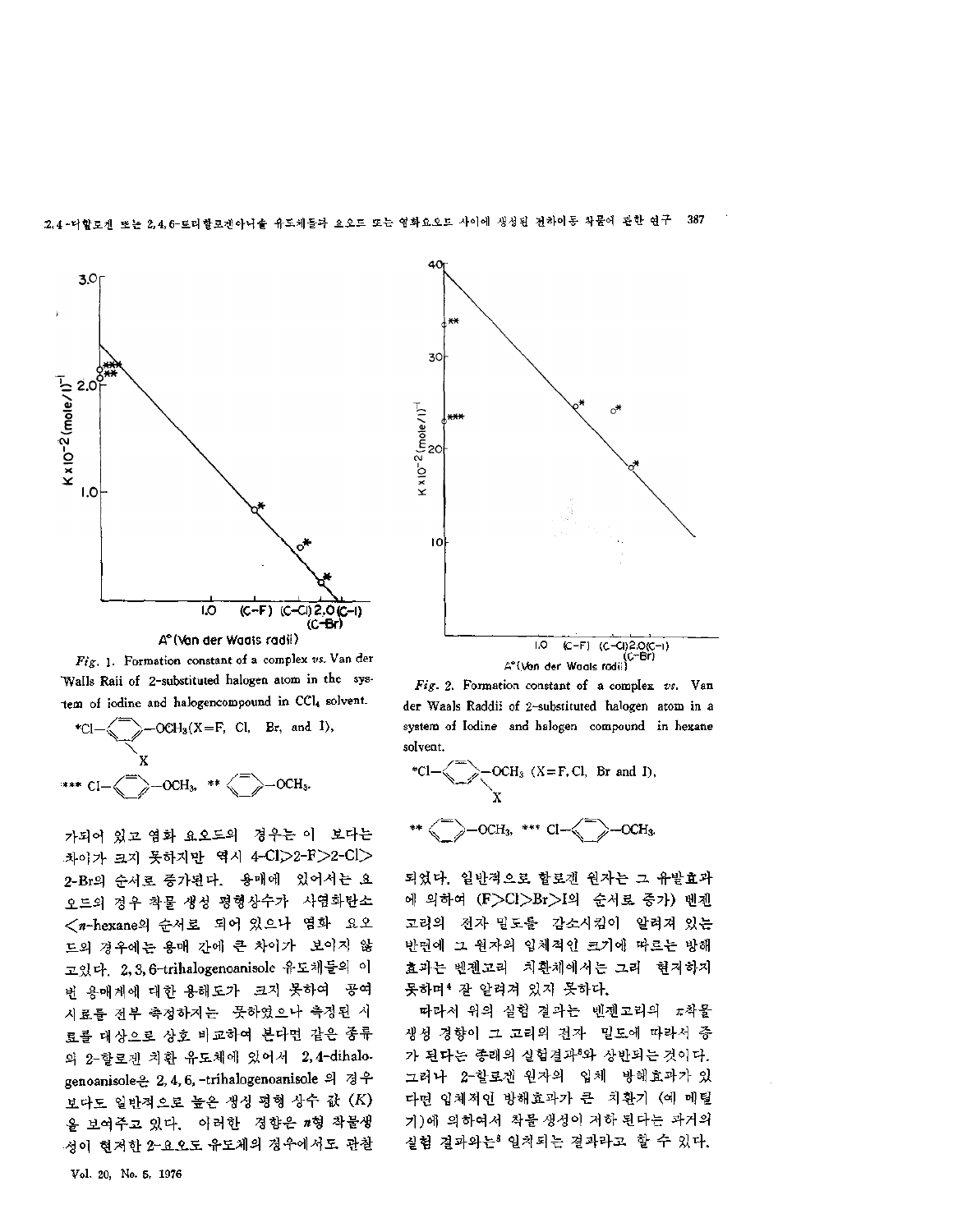**3S8** 金裕善•朴敬培



*Fig.* 3. Formation constant *vs.* Van der Waals Radii of 2-substituted halogen atom in a system of iodine monochloride and haolgen compound in CCI4 solvent.



이점을 분명히 하기 위하여 Table 5에 표시 되어 있는 하로겐 원자의 Vander Waals 반경을 입체 방해효과의 비교 표준으로 잠아 각 유도 체의 K값을 도시한 결과 *Fig.* 1~4에 표시된 바 를 얻었다. 이 도시를 살펴 본 다면 착물 생성 형상수 K 2-치환 할로겐 원자 Van der Waals Radii의 에 비례하는 직선을 나타내고 있 고 이 직선을 연장하여 얻어지는 Y축 값은 2-할로겐이 없는 즉 아니솔 또는 4-할로겐 아니솔 유도체의 *k* 값과 일치 되지는 않으나 근접되고 있는 예가 있음을 (*Fig.* 1) 관찰할 수 있었다.

이 결과는 아니솔 반응계 내에서 π착물 생성 이 벤젠고리의 π전자 밀도 보다도 그 입체적인 여건에 따라서 좌우되고 있음을 시사하여 주는 것으로서 방면의 새로운 지견을 얻은 것으로 보인다. 앞서 언급한 바와 같이 할로겐 원자에 의한 입체 방해효과는 일반적인 친전자 반응에



*Fig.* 4. Formation constant of a complex *vs.* Van der Waals Radii of 2-substituted halogen atom in a system of Iodine monochloride and halogen compound in hexane solvent.

\* 
$$
CI - \leftarrow
$$
  $OCH_3$  (X = F, Cl, Br and I),  
X

\*\* anisole.

*Table* 5. Van der Waals Radii of halogen atom.

| Halogen atom | Van der Waals Radii A |
|--------------|-----------------------|
| F            | 1.4                   |
| Сl           | 1.8                   |
| Br           | 2.0                   |
|              | 2.2.                  |

대하여서는 크지 못하다는 종래의 문헌4이 있으 므로 이 관찰 결과는 이상적(異常的)인 - 것으로 간주될 수도 있다. 그러나 아니솔 반응계 내에 서 π착물 생성에서는 전자 수용체인 요오드 또 는 엽화 요오드가 벤젠고리에 근접되는 과정에 서 분자 전체로 입체적 방해를 받고 있다는 견 해를 가질 수는 있다. 종래 문헌에 보고된 바에 의한다면 벤젠 할로겐 사이의 전하이동 착물의

*Journal of the Korean Chemical Society*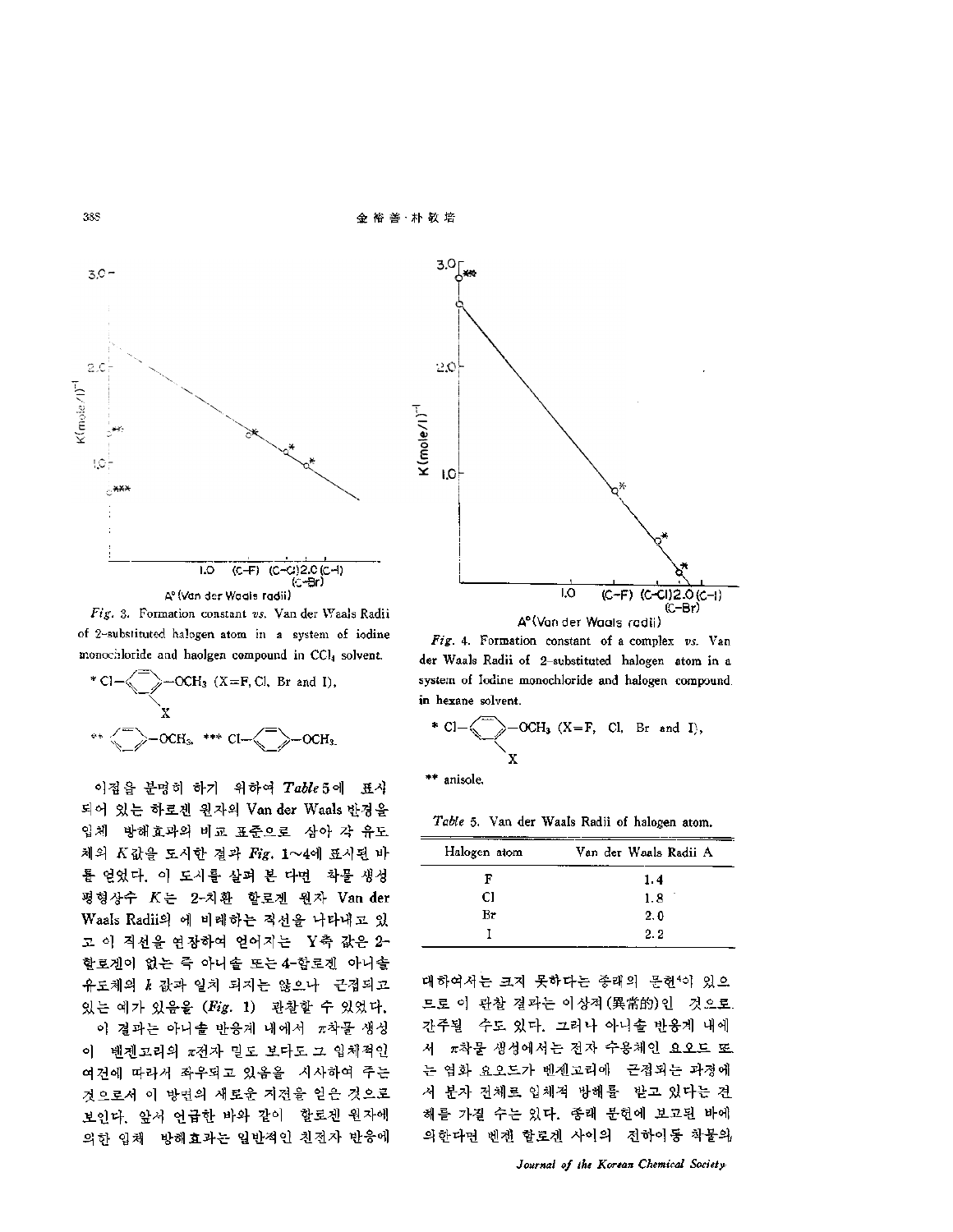**24**- 할로겐 또는 **2,4,6-**트리 할로겐아니 유도체들과 오오드 또는 염화요오드 사이에 생성된 전하이동 착물에 관한 연구 **<sup>389</sup>**

입체적인 구조를 *Fig*. 6과 같이 고찰하고 있으며 이중에서 A 및 0 Model이 가장 합리적인 것으 로 고찰되고 있다. 9

이 model에 따라서 이번에 관찰한 실험 결과 를 고찰 한다면 model(A) -또는 model(0)의 경 우 전자 수용체가 벤젠고리에 가까운 거리에 근 접되어야 하며 이경우에 2-할로겐 원자에 의한 입체 방해를 받을 가능성이 있다. 이점 명확 하게 하기 위하여서는 착물 구조에 있어 전자 공여체 (아니솔)와 전자 수용체 (요오드, 또는 염 화 요오드)사이의 거리를 알아야 할 것이다. 종 태 문헌에 보고된 바에 의하면 클로로포름-벤 젠 반응계 내에서 NMR spectrometry로 조사한 결과 CHCl3 proton shift 값에 의하여 클로로포 룸-벤졘 사이의 거리를 산출한 예가 알려져 있 . 이점을 고찰하여 아니솔 유도체와 들로로포 혼합 반응계의 NMR 분광분석을 시행한 과  $Table 5$ 에 보여주는 결과를 얻었다. 이 표의 결과에 의한다면 벤젠, 아니솔, 4-클로로아니솔 의 경우에는 CHCl<sub>3</sub> proton의 shift 가 강자장 편 으로 관찰 으나 2, 4~dihalogenoaniso!e, 2,4, 6-trihalogenoanisole의 경우에는 CHCl<sub>3</sub> proton의 shift가 실험 오차 범위 내에 더물러 있는 정도 있었다. 결과를 정성적인 관점에서 살펴 본다진 2-할로겐이 치환되지 않은 아니솔 -유도 체에서는 늘로로포름 분자가 벤젠고리에 충분 히 근접되어 있고 고리 π전자 field의 영향을 반 아 그 shielding effect 로 proton signal 이 강자 장 편으로 shift 된것으로 해석되며 종래 문헌의 보고와일치 된다. 그러나 2,4-dihalogen 2,4, 6-trihalogen 유도체의 경우에는 벤젠고리의 자 field의 영향을 받지 못하는 먼 거리에 클로 로포름 분자가 위치하고 있는 것으로 해석되며 외들 아니솔 유도체 벤젠고리 평면 주변이 입체



Fig. 6. The model of the charge transfer complex formed between benzene and Iodine. <sup>9</sup>

적으로 방해되어 있음을 시사하고. 있다. - 특히 4-클로로 유도체의 경우에는 proton signal shift 가 관찰되고 2,4-dihalogen 유도체에서 이를 관 찰하지 못한 사실은 2,4-dihalogen 반응계내에 2-halogen 원자가 입체 방해의 원인이 되고 있음을 설명하여 주고있다. NMR spectra 에서 관찰된 이들 결과는 *Fig.* <sup>1</sup>〜<sup>4</sup>에서 보여주는 2-할로겐 원자의 Van der Waals -Radii와 착물 생성 평형상수와의 직선관계를 간접적으로 설 명하여 줄 수 있다. 즉 전자 공여체인 요오드 염화 요오드 분자가 model(A) 또는 model(0)의 착물를 이루기 위하여 벤젠고리에 근접하는 정에서 2,4-dihalogen 유도체의 <sup>2</sup>-할로겐 원자에 의하여 벤젠고리 평면 주변에 입체 방해를 받고 있음을 시사하여 준다고 고찰 있다.

*Table* <sup>1</sup>〜<sup>4</sup>에서 얻은 실험 결과를 가지 결론을 량적으로 정립하는데 있어서 세부 적인 관점에서는 더 추가 검토 -되어야 할 정, 즉 trihalogen series의 전체 데이타의 완비, 다른 종류의 용매계에 대한 실험, 2-halogenoanisole, 3-halogenoanisole 등에 대한 검토 등을 남기고 있다. 시약 입수 관계로 이들을 전부 검토하지 못하였으나 현재까지의 실험결과 만으로서 도 착물 생성 경향에 대한 아니솔 유도체 분자 2-아니솔 원자의 입체적 방해 효과를 정성적 으로 가려 내는데 충분한 새로운 지견을 얻을수 있었다고 사료된다. 한편 지견은 아니솔, 2, 4-dihalogeno *또는* 2, 4, 6-trihalogenoanisole 응계 내에서 착물형 중간체를 거치는 친전자 반 응에서 2■•아니솔 원자의 입체 요건 (Stericrequirement)를 이해 하는데 큰 역할을 할 수 있 것으로 기대된다.

Table 4의 실험 결과에서 K값이 용매의 종 류에 따라 또는 전자 수용체 (요오드 도는 연화 요오드) 따라 각각 차이를 보여주고 있다. 그러나 이점에 관하여서는 일반적인 종래의 해를 가지고 설명될 수 있는 것 들이므로 따로 논급함을 피하였다.

#### **REFERENCES**

1- L. E. Orgel, *J. Chem. Phys.,* **23,** <sup>1352</sup> (1955).